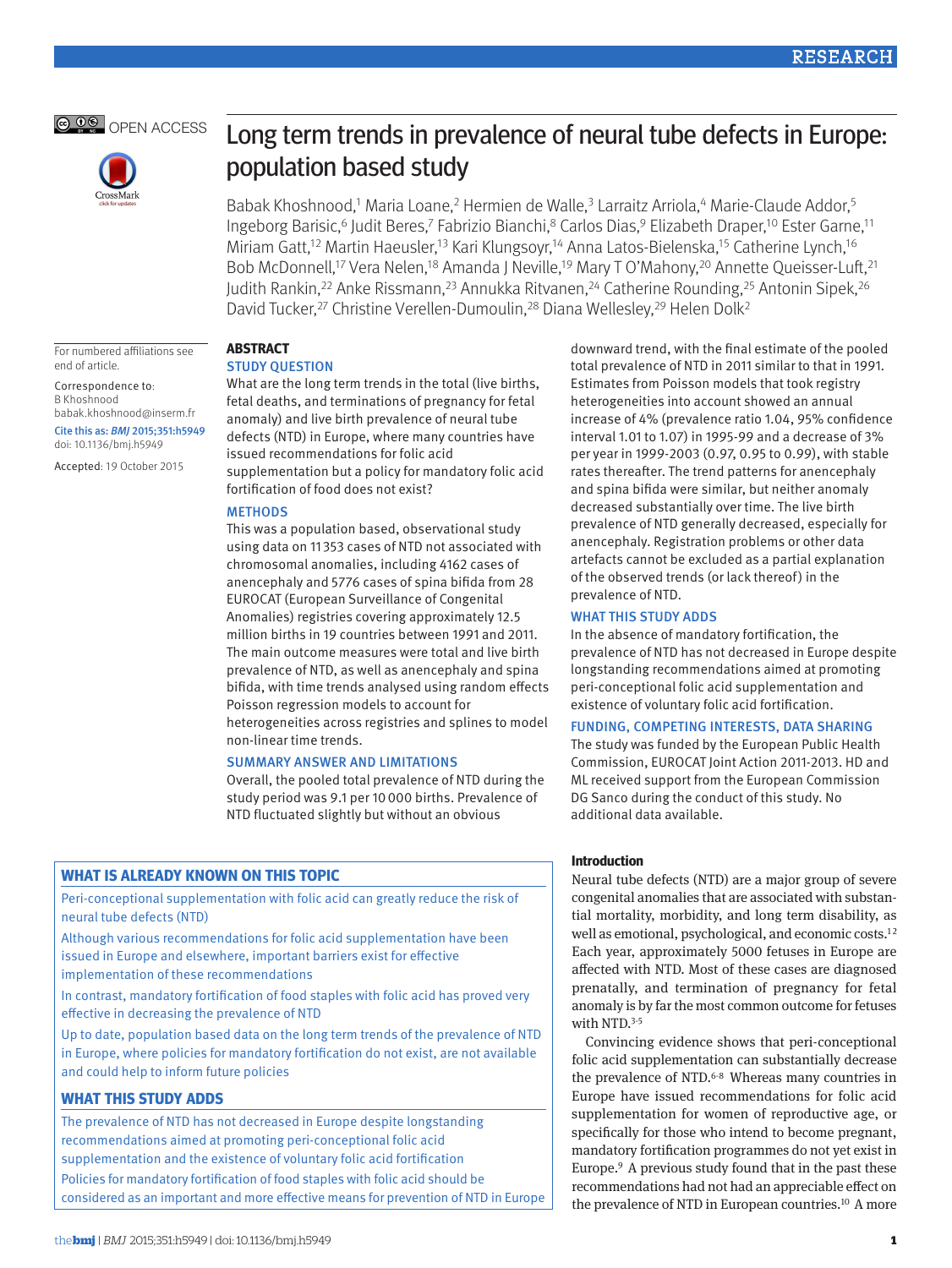recent but preliminary analysis of the pooled data on the prevalence of NTD in the European Surveillance of Congenital Anomalies (EUROCAT) network suggested that their overall prevalence may have slightly decreased in the period 2004-08.5

 Most population based congenital anomaly registries in Europe belong to the EUROCAT network (www. eurocat-network.eu/), with a common database. In 2009 EUROCAT published a special report on NTD,<sup>9</sup> which showed that important barriers continue to exist for successful implementation of the recommendations for folic acid supplementation. Hence, only a small minority of women take folic acid supplements in the peri-conceptional period as recommended.11 <sup>12</sup>

In this study, we assessed the trends in the total prevalence and live birth prevalence of NTD in Europe by using data from EUROCAT registries for the period 1991- 2011. We examined trends for all NTD combined, as well as separately for anencephaly and spina bifida, the most common forms of NTD.

#### **Methods**

#### Data sources

Since 1980, the EUROCAT central database has held individual anonymised records of cases of congenital anomaly occurring for full member registries and aggregate data for associate member registries, including live births, fetal deaths from 20 weeks gestational age, and termination of pregnancy for fetal anomaly. Information on each of the registries, including methods of case ascertainment and local procedures regarding ethics approval for the registries' activities and their collaborations with EUROCAT, are available on the EUROCAT website (www.eurocat-network.eu/ABOUTUS/Member-Registries/MembersAndRegistryDescriptions/AllMembers) and in the publication by Greenlees et al.<sup>13</sup> All registries use ICD-9 (international classification of diseases, 9th revision) or ICD-10 with BPA extension to code up to nine syndrome or malformation codes for each case.

All cases that were not associated with a chromosomal anomaly and had a diagnostic code corresponding to a neural tube defect (ICD-9 740 -742 and ICD-10 Q00, Q01, Q05) were included for full and associate EUROCAT registries that could provide data from both the 1990s and the 2000s; most registries provided data for the entire, or almost the entire, time period between 1991 and 2011 (table 1). We extracted data on 11 353 cases of NTD, including 4162 cases of anencephaly (ICD-9 740 and ICD-10 Q00), 5776 cases of spina bifida (ICD-9 741 and ICD-10 Q05), and 1415 cases of encephalocele (ICD-9 7420 and ICD-10 Q01), from 28 registries in 19 countries covering approximately 12.5 million births, in October 2013 for the analysis of time trends in total and live birth prevalence of NTD between 1991 and 2011.

## Patient involvement

No patients were involved in setting the research question or the outcome measures; nor were they involved in design and implementation of the study. There are no plans to involve patients in dissemination.

#### Data analysis

We plotted the time trends, during the period 1991 to 2011, in the total and live birth prevalence of all non-chromosomal NTD and separately for anencephaly and spina bifida. We defined total prevalence of NTD as the total number of cases of NTD (live births plus fetal deaths after 20 weeks of gestational age plus termination of pregnancy for fetal anomaly) per 10 000 total births (live births plus fetal deaths). We defined live birth prevalence as the number of live births with NTD per 10000 live births. We examined the plots of time trends in total and live birth prevalence of NTD by using restricted cubic splines,<sup>14 15</sup> which can provide a flexible, semi-parametric, continuous model of the relation between prevalence of NTD and time.

Using the number of births as the "exposure" variable, we then used random effects Poisson regression models to examine the annual trends in the prevalence of NTD, for all NTD combined and separately for anencephaly and spina bifida. We used random effects models to take into account any heterogeneity that may exist across the registries.16 17 In the Poisson models, we used linear splines (or "piece-wise exponential models") for modelling the time trends in the prevalence of NTD; we used splines with five equally spaced knots based on the quintiles of the distribution of the time period to estimate separately the annual trends for the following time periods: 1991-95, 1995-99, 1999-2003, 2003-07, and 2007-11. We used Stata software (versions 11 and 13) for all analyses.

## **Results**

#### Trends in total prevalence of NTD

Figure 1 shows the time trend in the total prevalence of non-chromosomal NTD for the period 1991-2011, using pooled data from all of the EUROCAT registries included in the study and with time trends modelled with restricted cubic splines. The total prevalence of NTD was 9.1 (95% confidence interval 8.9 to 9.3) per 10000 for 1991-2011 (table 1), fluctuating between a maximum of approximately 10.1 (highest) per 10000 in the period 1999-2003 and 8.5 (lowest) per 10 000 in the period 2003-07 (fig 1). Overall, the total prevalence of NTD in 2011 was comparable to that in 1991. Time trend patterns in the pooled prevalence of anencephaly and spina bifida were comparable to those for all NTD combined.

Table 2 shows the results of random effects Poisson regression models that take into account heterogeneities across registries in estimating the time trends. Estimates are presented as prevalence ratios and can be interpreted as percentage increase (for ratios >1) or percentage decrease (for ratios <1). The estimates suggest that the total prevalence of NTD increased by about 4% a year between 1995 and 1999 (prevalence ratio 1.04, 95% confidence interval 1.01 to 1.07), decreased by 3% in 1999-2003 (0.97, 0.95 to 0.99), and was fairly stable thereafter.

For non-chromosomal anencephaly, a slight increase was apparent in the 1990s, which was offset by a 4% decrease between 2003 and 2007 (prevalence ratio 0.96,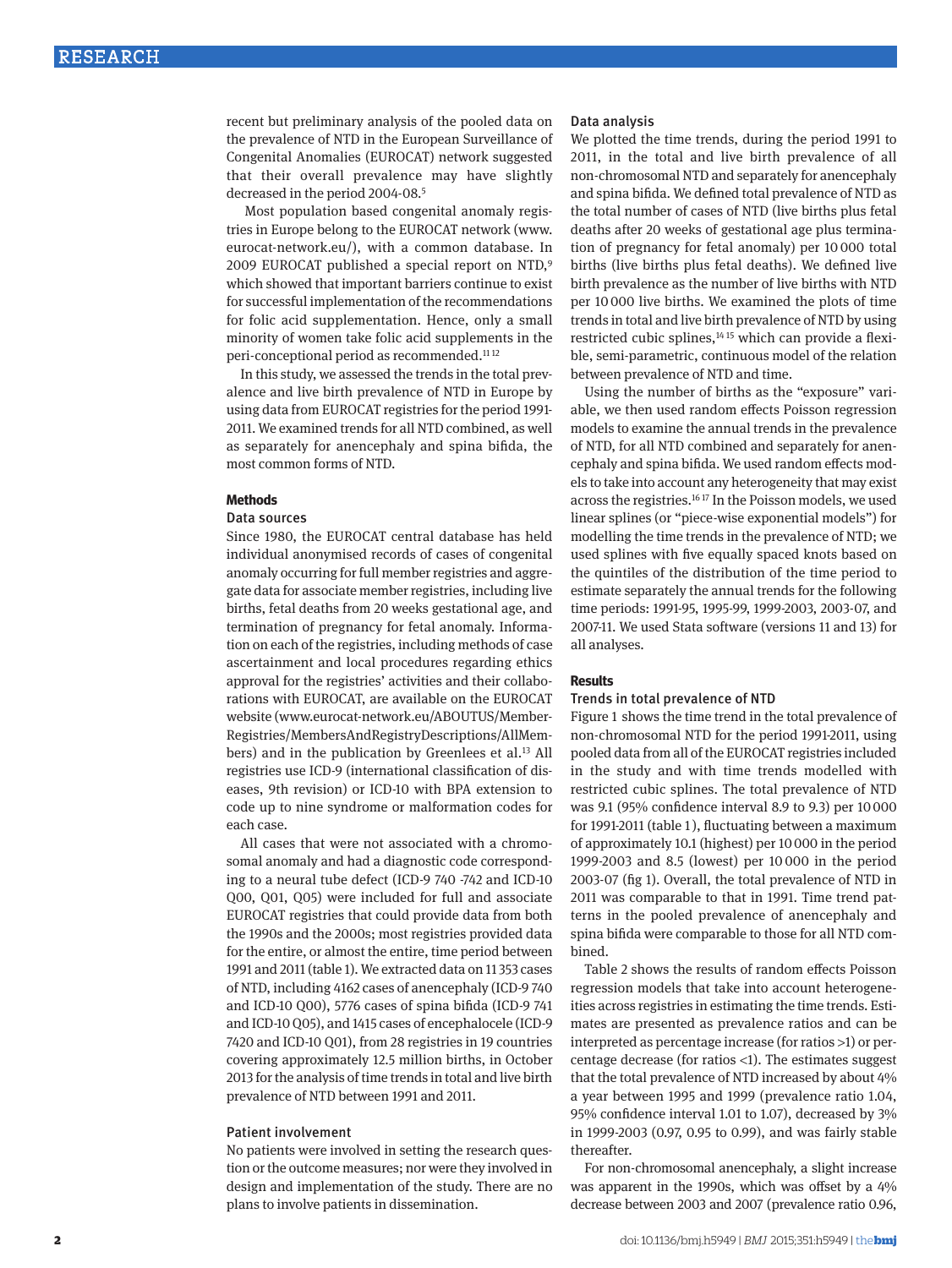| 928<br>258<br>338<br>356<br>283<br>350<br>150<br>166<br><b>SO1</b><br>134<br>847<br>313<br>718<br>407<br>769<br>159<br>162<br>247<br>$\overline{\mathsf{a}}$<br>127<br>411<br>63<br>50<br>57<br>1066986<br><b>Totallive</b><br>1026352<br>1254111<br>660950<br>215388<br>287850<br>130443<br>399 055<br>437966<br>262493<br>359 810<br>336 481<br>130913<br>556582<br>769293<br>467901<br>101 269<br>654627<br>315 491<br>158617<br>115 231<br>88 202<br>71 343<br><b>births</b><br><b>Total births</b><br>1070940<br>1 260 719<br>1029 247<br>558669<br>401 404<br>666 353<br>775060<br>115846<br>289124<br>101348<br>440163<br>216 196<br>337862<br>263703<br>131168<br>316853<br>131 525<br>656637<br>361 416<br>159 273<br>470 231<br>88573<br>71 627<br>Time period<br>1991-2009<br>1996-2010<br>1993-2010<br>1998-2010<br>1999-2010<br>1991-2010<br>1991-2010<br>1991-2010<br>1991-2010<br>1999-2011<br>1991-2011<br>1991-2011<br>1991-2011<br>1991-2011<br>1991-2011<br>1991-2011<br>1991-2011<br>1991-2011<br>1991-2011<br>1991-2011<br>1991-2011<br>1997-2011<br>2000-09<br>Germany, Saxony-Anhalt<br>Spain, Basque Country<br>Ireland, Cork and Kerry<br>Netherlands, northern<br>Poland, Wielkopolska<br>Italy, Emilia Romagna<br>Ireland, south east<br>Portugal, southern<br>Switzerland, Vaud<br>Denmark, Odense<br>Belgium, Antwerp<br>Belgium, Hainaut<br>Germany, Mainzt<br>Croatia, Zagreb<br>Czech Republic<br>Ireland, Dublin<br>Austria, Styria<br>Italy, Tuscany<br>France, Paris<br>Hungary<br>Norway<br>Finland<br>Place<br>Malta |                | Prevalence<br>per 10 000<br>Neural tube defects*<br>births<br>10.96<br>12.02<br>18.72<br>12.13<br>8.38<br>4.79<br>8.93<br>6.72<br>8.74<br>7.68<br>8.67<br>9.37<br>7.47 | Anencephaly<br>256<br>100<br>245<br>314<br>347<br>$\overline{\mathsf{N}}$ o<br>40<br>44<br>28<br>82<br>$\frac{\infty}{2}$<br>$\mathcal{O}$ | Prevalence<br>per 10 000<br><b>births</b><br>2.96<br>2.38<br>2.93<br>3.80<br>1.85<br>3.91<br>2.32<br>5.21<br>3.11<br>1.37 | Spina bifida<br>436<br>410<br>156<br>135<br>331<br>$\overline{\mathsf{z}}$<br>98<br>96<br>68 | Prevalence<br>per 10 000<br><b>births</b><br>11.87<br>4.53<br>3.98<br>4.62<br>4.07<br>4.97<br>5.12<br>2.74<br>5.87 |
|-----------------------------------------------------------------------------------------------------------------------------------------------------------------------------------------------------------------------------------------------------------------------------------------------------------------------------------------------------------------------------------------------------------------------------------------------------------------------------------------------------------------------------------------------------------------------------------------------------------------------------------------------------------------------------------------------------------------------------------------------------------------------------------------------------------------------------------------------------------------------------------------------------------------------------------------------------------------------------------------------------------------------------------------------------------------------------------------------------------------------------------------------------------------------------------------------------------------------------------------------------------------------------------------------------------------------------------------------------------------------------------------------------------------------------------------------------------------------------------------------------------------------------------------------------------|----------------|------------------------------------------------------------------------------------------------------------------------------------------------------------------------|--------------------------------------------------------------------------------------------------------------------------------------------|---------------------------------------------------------------------------------------------------------------------------|----------------------------------------------------------------------------------------------|--------------------------------------------------------------------------------------------------------------------|
|                                                                                                                                                                                                                                                                                                                                                                                                                                                                                                                                                                                                                                                                                                                                                                                                                                                                                                                                                                                                                                                                                                                                                                                                                                                                                                                                                                                                                                                                                                                                                           |                |                                                                                                                                                                        |                                                                                                                                            |                                                                                                                           |                                                                                              |                                                                                                                    |
|                                                                                                                                                                                                                                                                                                                                                                                                                                                                                                                                                                                                                                                                                                                                                                                                                                                                                                                                                                                                                                                                                                                                                                                                                                                                                                                                                                                                                                                                                                                                                           |                |                                                                                                                                                                        |                                                                                                                                            |                                                                                                                           |                                                                                              |                                                                                                                    |
|                                                                                                                                                                                                                                                                                                                                                                                                                                                                                                                                                                                                                                                                                                                                                                                                                                                                                                                                                                                                                                                                                                                                                                                                                                                                                                                                                                                                                                                                                                                                                           |                |                                                                                                                                                                        |                                                                                                                                            |                                                                                                                           |                                                                                              |                                                                                                                    |
|                                                                                                                                                                                                                                                                                                                                                                                                                                                                                                                                                                                                                                                                                                                                                                                                                                                                                                                                                                                                                                                                                                                                                                                                                                                                                                                                                                                                                                                                                                                                                           |                |                                                                                                                                                                        |                                                                                                                                            |                                                                                                                           |                                                                                              |                                                                                                                    |
|                                                                                                                                                                                                                                                                                                                                                                                                                                                                                                                                                                                                                                                                                                                                                                                                                                                                                                                                                                                                                                                                                                                                                                                                                                                                                                                                                                                                                                                                                                                                                           |                |                                                                                                                                                                        |                                                                                                                                            |                                                                                                                           |                                                                                              |                                                                                                                    |
|                                                                                                                                                                                                                                                                                                                                                                                                                                                                                                                                                                                                                                                                                                                                                                                                                                                                                                                                                                                                                                                                                                                                                                                                                                                                                                                                                                                                                                                                                                                                                           |                |                                                                                                                                                                        |                                                                                                                                            |                                                                                                                           |                                                                                              |                                                                                                                    |
|                                                                                                                                                                                                                                                                                                                                                                                                                                                                                                                                                                                                                                                                                                                                                                                                                                                                                                                                                                                                                                                                                                                                                                                                                                                                                                                                                                                                                                                                                                                                                           |                |                                                                                                                                                                        |                                                                                                                                            |                                                                                                                           |                                                                                              |                                                                                                                    |
|                                                                                                                                                                                                                                                                                                                                                                                                                                                                                                                                                                                                                                                                                                                                                                                                                                                                                                                                                                                                                                                                                                                                                                                                                                                                                                                                                                                                                                                                                                                                                           |                |                                                                                                                                                                        |                                                                                                                                            |                                                                                                                           |                                                                                              |                                                                                                                    |
|                                                                                                                                                                                                                                                                                                                                                                                                                                                                                                                                                                                                                                                                                                                                                                                                                                                                                                                                                                                                                                                                                                                                                                                                                                                                                                                                                                                                                                                                                                                                                           |                |                                                                                                                                                                        |                                                                                                                                            |                                                                                                                           |                                                                                              |                                                                                                                    |
|                                                                                                                                                                                                                                                                                                                                                                                                                                                                                                                                                                                                                                                                                                                                                                                                                                                                                                                                                                                                                                                                                                                                                                                                                                                                                                                                                                                                                                                                                                                                                           |                |                                                                                                                                                                        |                                                                                                                                            |                                                                                                                           |                                                                                              |                                                                                                                    |
|                                                                                                                                                                                                                                                                                                                                                                                                                                                                                                                                                                                                                                                                                                                                                                                                                                                                                                                                                                                                                                                                                                                                                                                                                                                                                                                                                                                                                                                                                                                                                           |                |                                                                                                                                                                        |                                                                                                                                            |                                                                                                                           | 85                                                                                           |                                                                                                                    |
|                                                                                                                                                                                                                                                                                                                                                                                                                                                                                                                                                                                                                                                                                                                                                                                                                                                                                                                                                                                                                                                                                                                                                                                                                                                                                                                                                                                                                                                                                                                                                           |                |                                                                                                                                                                        |                                                                                                                                            |                                                                                                                           | 151                                                                                          | 5.22                                                                                                               |
|                                                                                                                                                                                                                                                                                                                                                                                                                                                                                                                                                                                                                                                                                                                                                                                                                                                                                                                                                                                                                                                                                                                                                                                                                                                                                                                                                                                                                                                                                                                                                           |                |                                                                                                                                                                        |                                                                                                                                            | 2.03                                                                                                                      | 498                                                                                          | 3.95                                                                                                               |
|                                                                                                                                                                                                                                                                                                                                                                                                                                                                                                                                                                                                                                                                                                                                                                                                                                                                                                                                                                                                                                                                                                                                                                                                                                                                                                                                                                                                                                                                                                                                                           |                |                                                                                                                                                                        | 65                                                                                                                                         | 4.96                                                                                                                      | 83                                                                                           | 6.33                                                                                                               |
|                                                                                                                                                                                                                                                                                                                                                                                                                                                                                                                                                                                                                                                                                                                                                                                                                                                                                                                                                                                                                                                                                                                                                                                                                                                                                                                                                                                                                                                                                                                                                           |                |                                                                                                                                                                        | 149                                                                                                                                        | 3.17                                                                                                                      | 201                                                                                          | 4.28                                                                                                               |
|                                                                                                                                                                                                                                                                                                                                                                                                                                                                                                                                                                                                                                                                                                                                                                                                                                                                                                                                                                                                                                                                                                                                                                                                                                                                                                                                                                                                                                                                                                                                                           |                | 9.58                                                                                                                                                                   | 50                                                                                                                                         | 2.96                                                                                                                      | 63                                                                                           | 6.22                                                                                                               |
|                                                                                                                                                                                                                                                                                                                                                                                                                                                                                                                                                                                                                                                                                                                                                                                                                                                                                                                                                                                                                                                                                                                                                                                                                                                                                                                                                                                                                                                                                                                                                           |                | 5.33                                                                                                                                                                   | 109                                                                                                                                        | 1.66                                                                                                                      | 202                                                                                          | 3.08                                                                                                               |
|                                                                                                                                                                                                                                                                                                                                                                                                                                                                                                                                                                                                                                                                                                                                                                                                                                                                                                                                                                                                                                                                                                                                                                                                                                                                                                                                                                                                                                                                                                                                                           |                | 5.60                                                                                                                                                                   | 108                                                                                                                                        | 1.93                                                                                                                      | 163                                                                                          | 2.92                                                                                                               |
|                                                                                                                                                                                                                                                                                                                                                                                                                                                                                                                                                                                                                                                                                                                                                                                                                                                                                                                                                                                                                                                                                                                                                                                                                                                                                                                                                                                                                                                                                                                                                           |                | 10.95                                                                                                                                                                  | 25                                                                                                                                         | 2.82                                                                                                                      | 56                                                                                           | 6.32                                                                                                               |
|                                                                                                                                                                                                                                                                                                                                                                                                                                                                                                                                                                                                                                                                                                                                                                                                                                                                                                                                                                                                                                                                                                                                                                                                                                                                                                                                                                                                                                                                                                                                                           |                | 8.42                                                                                                                                                                   | 108                                                                                                                                        | 2.69                                                                                                                      | 197                                                                                          | 4.91                                                                                                               |
|                                                                                                                                                                                                                                                                                                                                                                                                                                                                                                                                                                                                                                                                                                                                                                                                                                                                                                                                                                                                                                                                                                                                                                                                                                                                                                                                                                                                                                                                                                                                                           |                | 9.27                                                                                                                                                                   | 282                                                                                                                                        | 3.64                                                                                                                      | 360                                                                                          | 4.65                                                                                                               |
|                                                                                                                                                                                                                                                                                                                                                                                                                                                                                                                                                                                                                                                                                                                                                                                                                                                                                                                                                                                                                                                                                                                                                                                                                                                                                                                                                                                                                                                                                                                                                           |                | 9.25                                                                                                                                                                   | $\overline{\wedge}$                                                                                                                        | 1,61                                                                                                                      | 290                                                                                          | 6.59                                                                                                               |
|                                                                                                                                                                                                                                                                                                                                                                                                                                                                                                                                                                                                                                                                                                                                                                                                                                                                                                                                                                                                                                                                                                                                                                                                                                                                                                                                                                                                                                                                                                                                                           |                | 4.73                                                                                                                                                                   | 62                                                                                                                                         | 1.96                                                                                                                      | 76                                                                                           | 2.40                                                                                                               |
|                                                                                                                                                                                                                                                                                                                                                                                                                                                                                                                                                                                                                                                                                                                                                                                                                                                                                                                                                                                                                                                                                                                                                                                                                                                                                                                                                                                                                                                                                                                                                           |                | 9.85                                                                                                                                                                   | 189                                                                                                                                        | 5.23                                                                                                                      | 141                                                                                          | 3.90                                                                                                               |
|                                                                                                                                                                                                                                                                                                                                                                                                                                                                                                                                                                                                                                                                                                                                                                                                                                                                                                                                                                                                                                                                                                                                                                                                                                                                                                                                                                                                                                                                                                                                                           |                | 10.17                                                                                                                                                                  | 62                                                                                                                                         | 3.89                                                                                                                      | 74                                                                                           | 4.65                                                                                                               |
| 922288<br>1998-2011<br>United Kingdom, East Midlands and South Yorkshire                                                                                                                                                                                                                                                                                                                                                                                                                                                                                                                                                                                                                                                                                                                                                                                                                                                                                                                                                                                                                                                                                                                                                                                                                                                                                                                                                                                                                                                                                  | 1012<br>916786 | 10.97                                                                                                                                                                  | 426                                                                                                                                        | 4.62                                                                                                                      | 480                                                                                          | 5.21                                                                                                               |
| 522<br>380 843<br>382 973<br>2000-2011<br>UK, northern England                                                                                                                                                                                                                                                                                                                                                                                                                                                                                                                                                                                                                                                                                                                                                                                                                                                                                                                                                                                                                                                                                                                                                                                                                                                                                                                                                                                                                                                                                            |                | 13.63                                                                                                                                                                  | 214                                                                                                                                        | 5.59                                                                                                                      | 251                                                                                          | 6.56                                                                                                               |
| 337<br>290 307<br>291827<br>1991-2011<br>UK, Thames Valley                                                                                                                                                                                                                                                                                                                                                                                                                                                                                                                                                                                                                                                                                                                                                                                                                                                                                                                                                                                                                                                                                                                                                                                                                                                                                                                                                                                                                                                                                                |                | 11.55                                                                                                                                                                  | 155                                                                                                                                        | 5.31                                                                                                                      | 156                                                                                          | 5.35                                                                                                               |
| 703<br>463941<br>466358<br>1998-2011<br>UK, Wales                                                                                                                                                                                                                                                                                                                                                                                                                                                                                                                                                                                                                                                                                                                                                                                                                                                                                                                                                                                                                                                                                                                                                                                                                                                                                                                                                                                                                                                                                                         |                | 15.08                                                                                                                                                                  | 278                                                                                                                                        | 5.96                                                                                                                      | 330                                                                                          | 7.08                                                                                                               |
| 598<br>490436<br>492629<br>1994-2011<br>UK, Wessex                                                                                                                                                                                                                                                                                                                                                                                                                                                                                                                                                                                                                                                                                                                                                                                                                                                                                                                                                                                                                                                                                                                                                                                                                                                                                                                                                                                                                                                                                                        |                | 12.14                                                                                                                                                                  | 288                                                                                                                                        | 5.85                                                                                                                      | 249                                                                                          | 5.06                                                                                                               |
| 11 353<br>12409667<br>12470012<br>1991-2011<br>Total (95% CI)                                                                                                                                                                                                                                                                                                                                                                                                                                                                                                                                                                                                                                                                                                                                                                                                                                                                                                                                                                                                                                                                                                                                                                                                                                                                                                                                                                                                                                                                                             |                | 9.105 (8.94 to 9.27)                                                                                                                                                   | 4162                                                                                                                                       | 3.34 (3.24 to 3.44)                                                                                                       | 5776                                                                                         | 4.63 (4.51 to 4.75)                                                                                                |

found that lack of clear downward trend in prevalence of NTD in overall data could be explained by any changes in Mainz. found that lack of clear downward trend in prevalence of NTD in overall data could be explained by any changes in Mainz.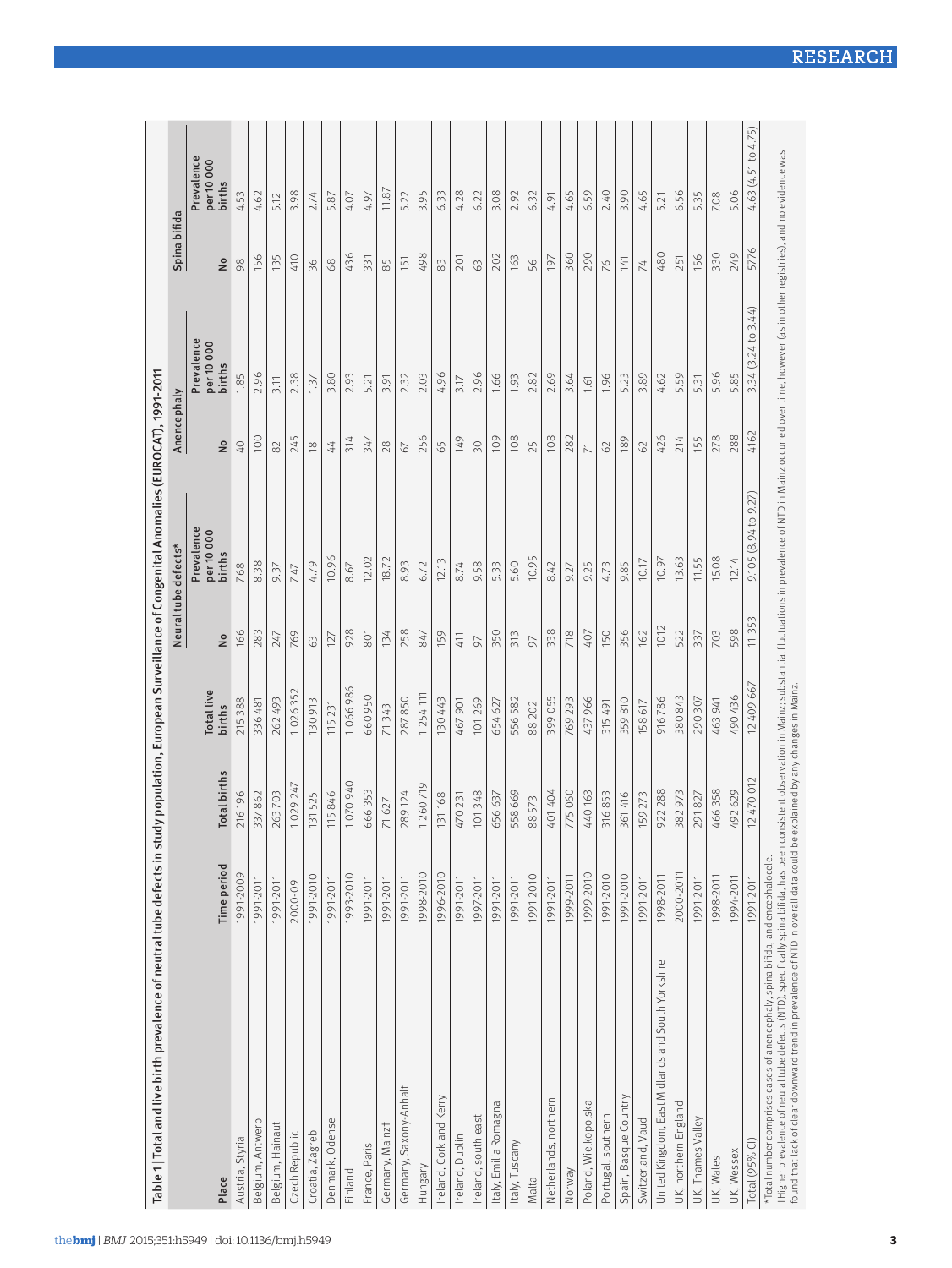

Fig 1 | Trends in total prevalence of nonchromosomal neural tube defects in Europe, 1991-2011: restrictive cubic spline estimates of pooled data in EUROCAT registries

Table 2 | Random effects Poisson regression models with splines (piece-wise exponential models) of trends in total and live birth prevalence of non-chromosomal neural tube defects, anencephaly, and spina bifida in 28 member registries in EUROCAT, 1991-2011

|                         | <b>Total prevalence</b>             |          | Live birth prevalence               |          |
|-------------------------|-------------------------------------|----------|-------------------------------------|----------|
| Time period             | Annual prevalence<br>ratio (95% CI) | P value* | Annual prevalence<br>ratio (95% CI) | P value* |
| All neural tube defects |                                     |          |                                     |          |
| 1991-95                 | 0.98 (0.95 to 1.02)                 | < 0.001  | 0.93 (0.88 to 0.98)                 |          |
| 1995-99                 | 1.04 (1.01 to 1.07)                 |          | 0.97 (0.93 to 1.01)                 |          |
| 1999-2003               | $0.97(0.95 \text{ to } 0.99)$       |          | 0.96 (0.93 to 1.00)                 | < 0.001  |
| 2003-07                 | 0.99 (0.97 to 1.01)                 |          | 0.97 (0.93 to 1.00)                 |          |
| 2007-11                 | 0.99 (0.97 to 1.01)                 |          | 0.98 (0.93 to 1.02)                 |          |
| Anencephaly             |                                     |          |                                     |          |
| 1991-95                 | 1.01 (0.95 to 1.07)                 | < 0.001  | 0.93 (0.80 to 1.09)                 | < 0.001  |
| 1995-99                 | 1.03 (0.99 to 1.08)                 |          | 1.00 (0.89 to 1.13)                 |          |
| 1999-2003               | 0.98 (0.95 to 1.02)                 |          | 0.91 (0.82 to 1.00)                 |          |
| 2003-07                 | 0.96(0.93 to 0.99)                  |          | 0.99 (0.89 to 1.09)                 |          |
| 2007-11                 | 1.01 (0.98 to 1.05)                 |          | 0.87 (0.76 to 1.00)                 |          |
| Spina bifida            |                                     |          |                                     |          |
| 1991-95                 | 0.97 (0.92 to 1.02)                 | < 0.001  | 0.94 (0.88 to 1.00)                 | < 0.001  |
| 1995-99                 | 1.04 (1.00 to 1.07)                 |          | 0.96 (0.92 to 1.01)                 |          |
| 1999-2003               | 0.97 (0.94 to 1.00)                 |          | 0.97 (0.93 to 1.01)                 |          |
| 2003-07                 | $0.99$ (0.96 to 1.01)               |          | 0.96 (0.93 to 1.00)                 |          |
| 2007-11                 | 0.99 (0.96 to 1.03)                 |          | 1.00 (0.95 to 1.05)                 |          |
|                         |                                     |          |                                     |          |

\*P value tests statistical significance of any trend. In this case, significant P values indicate statistically significant non-monotonic trend for total prevalence and downward trend for live birth prevalence of neural tube defects, anencephaly, and spina bifida.

0.93 to 0.99), with stable rates afterwards until 2011. For non-chromosomal spina bifida, trends in the total prevalence mirrored those for overall NTD noted above (table 2).

## Trends in live birth prevalence of NTD

Live birth prevalence of NTD was less than half of all cases of NTD and decreased substantially over the study period (fig 2). Estimates from the random effects Poisson models suggested that the decrease occurred more during the 1990s (table 2), once heterogeneities across registries were taken into account. Estimates from the random effects Poisson models also suggested that trends in live birth prevalence of spina bifida were similar to those for all NTD, whereas for anencephaly greater decreases were seen in the live birth prevalence, including a large decrease in the most recent period of 2007-11 equivalent to a 13% annual decrease (prevalence ratio 0.87, 0.76 to 1.00), compared with a stable total prevalence of anencephaly during the same period.

# **Discussion**

Using data for more than 11000 cases of non-chromosomal neural tube defects from 28 population based



Fig 2 | Trends in live birth prevalence of non-chromosomal neural tube defects in Europe, 1991-2011: restrictive cubic spline estimates of pooled data in EUROCAT registries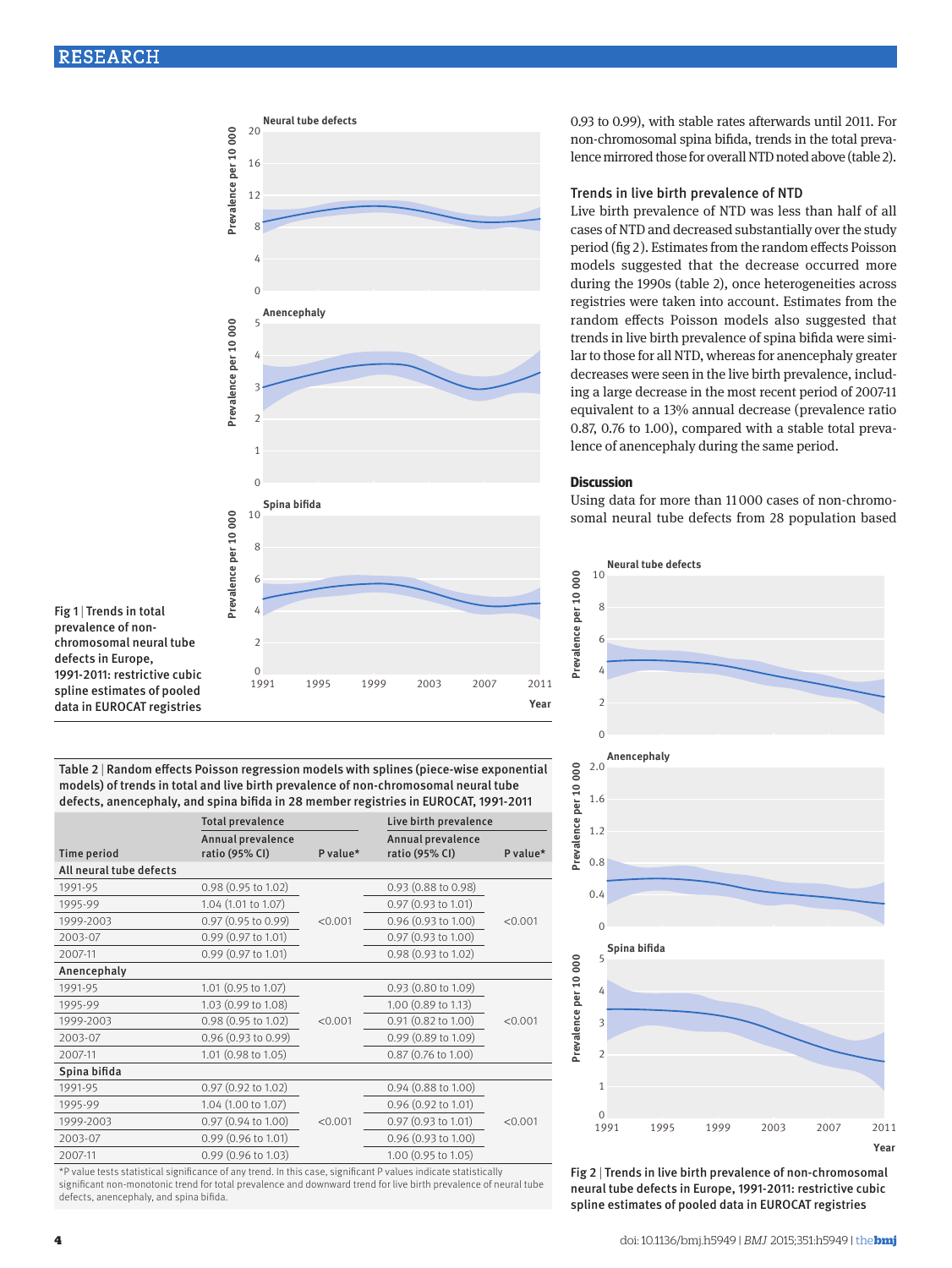registries in 18 countries covering approximately 12.5 million births in Europe over the period 1991 to 2011, we found that the overall (pooled) total prevalence of NTD in 2011 was fairly similar to that in 1991 ( $-9$  per 10000 births). This was also true for the two main types of NTD, anencephaly and spina bifida, each of which accounts for approximately half of the cases of NTD. Whereas estimates from mixed models that took into account heterogeneities across registries suggested that a small decrease (~3% per year) in total prevalence of NTD between 1999 and 2003, this decrease followed a period of a comparable increase between 1995 and 1999. Overall, we found no clear evidence of a downward trend over the 20 year study period. In contrast, as a result of prenatal diagnosis and termination of pregnancy for fetal anomaly of most NTD in Europe, their live birth prevalence substantially decreased over time, especially for anencephaly.

#### Strengths and limitations of study

This was a large study looking at long term trends in the prevalence of NTD based on data from a number of population based registries in Europe. We took into account heterogeneities across registries by using random effects models. Nevertheless, we cannot exclude the possibility that registration problems or other data artefacts may be a partial explanation of the observed trends (or lack thereof) in the prevalence of NTD. However, we had no a priori reason to believe that any changes in registrations would have occurred in specific periods of time in a way that would explain the observed, long term time trends in our study.

#### Comparisons with other studies

Our results are consistent with those of an older study of trends in the prevalence of NTD in Europe.10 The overall long term fluctuations in the total prevalence of NTD in our data cannot be due to mandatory fortification of food staples, as such a policy has not yet been implemented in European countries.<sup>9</sup> Voluntary fortification or the various recommendations issued for folic acid supplementation for women of reproductive age in European countries may have had an effect,  $91819$  even if small and as yet very little documented, on the intake of folic acid and thereby the prevalence of NTD.91218 However, the available evidence points to very low uptake of folic acid supplementation in European countries.<sup>1112</sup>

In any case, this was an ecological study and, even if folic acid is known to be an important factor for explaining trends in NTD, it is not the only possible reason for any changes in NTD over time. Changes in other risk factors of NTD (for example, maternal smoking)20-22 and changes in the incidence and management of maternal chronic health conditions, such as obesity, diabetes, and epilepsy, or psychiatric illnesses treated with anti-epileptic drugs that are known to be associated with a higher risk of NTD, $23-25$  as well as any changes in population characteristics (for example, owing to immigration), $2$  must also be considered as possible explanations for the observed fluctuations in the prevalence of NTD.

#### Conclusions and policy implications

Our results underscore the fact that 20 years after publication of the Medical Research Council study,<sup>6</sup> which provided definitive evidence for the efficacy of folic acid in preventing NTD, and years after various recommendations have been issued to promote folic acid supplementation to ensure adequate peri-conceptional folate concentrations for pregnant women, Europe has failed to implement an effective policy for prevention of NTD by folic acid.

NTD represent one of the most prevalent group of birth defects with serious consequences for newborns and their families. Although termination of pregnancy for fetal anomaly has considerably reduced the live birth prevalence of these anomalies, it is certainly not an optimal solution for a birth defect that is highly preventable with a readily available and low cost measure, as is the case for NTD with folic acid supplementation or food fortification. Consumption of adequate natural folates should also be encouraged but in many countries will not raise folate concentrations sufficiently and is likely to leave vulnerable populations unprotected.

Our data suggest that recommendations, voluntary fortification, or both have not been effective in decreasing the prevalence of NTD in Europe. Hence, policies for mandatory fortification of food staples with folic acid should be considered as an important and more effective means for prevention of NTD, $82627$  while weighing the evidence for its proven benefits and possible risks.<sup>219</sup>

#### Author affiliations

1Obstetrical, Perinatal and Pediatric Epidemiology Research Team, Center for Biostatistics and Epidemiology, INSERM U1153, Maternité de Port-Royal, 75014 Paris, France

2EUROCAT Central Registry, Centre for Maternal, Fetal and Infant Research, Institute of Nursing Research, University of Ulster, Newtownabbey, UK

3EUROCAT Northern Netherlands Registry, University of Groningen, University Medical Center Groningen, Department of Genetics, Groningen, Netherlands

4Public Health Division of Gipuzkoa, Instituto BIO-Donostia Basque Government CIBER Epidemiología y Salud Pública - CIBERESP, San Sebatian, Spain

5Service de Genetique Medicale Maternite, CHUV, Lausanne, Switzerland

6Children's University Hospital of Zagreb, Clinical Hospital Sisters of Mercy, Zagreb, Croatia

7 National Institute of Health Development, Department of Hungarian Congenital Abnormality Registry and Surveillance, Budapest, Hungary 8CNR Institute of Clinical Physiology and Tuscany Registry of

Congenital Defects, "Gabrielle Monasterio" Foundation, Pisa, Italy 9Instituto Nacionale de Saude Dr. Ricardo Jorge, Lisbon, Portugal

10Department of Health Sciences, University of Leicester, Leicester, UK 11Hospital Lillebaelt, Kolding, Denmark

12Department of Health Information and Research, Guardamangia, Malta

13Medical University of Graz, Graz, Austria

14Medical Birth Registry of Norway, Norwegian Institute of Public Health and Department of Global Public Health and Primary Care, University of Bergen, Bergen, Norway

15Department of Medical Genetics, University of Medical Sciences, Poznan, Poland

16Public Health Department, HSE South, Lacken, Kilkenny, Ireland 17Health Service Executive, Dublin, Ireland